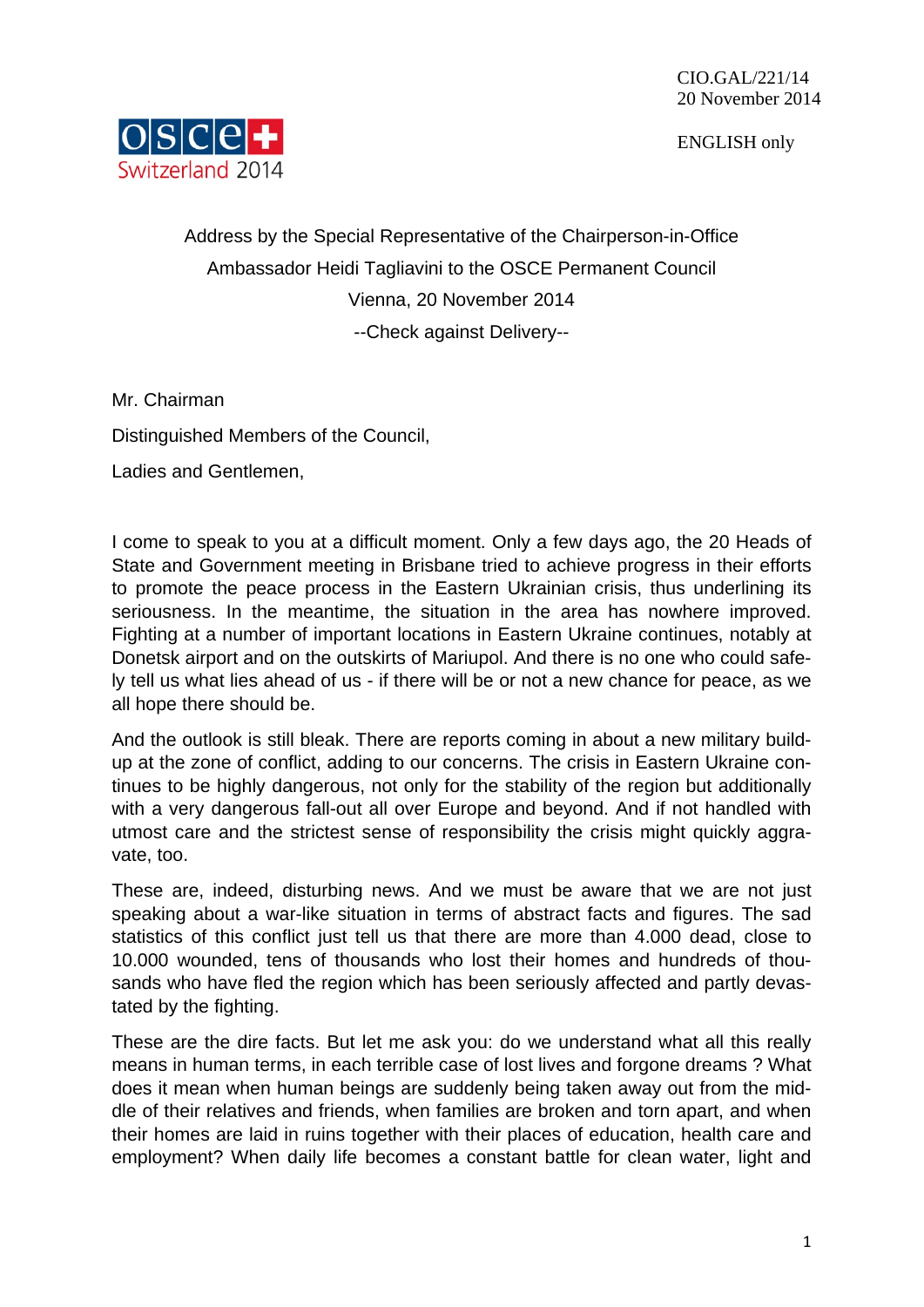heating, and when every mall trip to some downtown destination may result in death, wounding, abuse or arrest?

These realities are of extreme cruelty. What we are facing in Eastern Ukraine is a situation of deep human tragedy, of broken lives and shattered hopes. And on behalf of all us I express my deepest sympathy and compassion to all those who suffered and who still continue to feel the burden of this war.

Mr. Chairman,

distinguished Delegates,

Ladies and Gentlemen,

The Trilateral Contact Group is the only institution where the opposing sides in this conflict are working directly together on all matters pertaining to a peaceful settlement, and where they are directly supported in these efforts by the international community through the good offices of the CiO of OSCE. There are other formats doing good and important work as well, but none of them is meeting the same requirements. It is good to remember these facts now and then. There is no substitute and no replacement for the Trilateral Contact Group. In the interest of the peace process, we should continue to support it and not easily give it away.

It is also true that the two documents signed in Minsk, the Protocol of 5 September and the Memorandum of 19 September, 2014, gave rise to sincere hopes that we were on the right road and that the goal of a sustained peace could be achieved after additional efforts being made in good faith by all sides concerned.

And yet since these signing dates there has hardly been a single day when we did not hear disturbing news again about continued fighting at several locations close to the line of contact. This fighting takes place frequently, it is sustained and heavy weapons are used. All this indicates that the responsibility for these incidents must be assumed not only by forces on the ground but primarily so at the higher end of the chain of command.

Furthermore there are serious breaches of the political provisions of the two Minsk documents, in particular in the context of the so-called elections in the rebelcontrolled parts of the Donetsk and Luhansk regions of 2 November, 2014. These unwarranted pseudo-elections led to a chain of reactions coming from Ukraine as well as the vast majority of the international community also including the OSCE. The Russian Federation issued a carefully worded and rather cautious comment. This unequivocal international echo should make it understood by the forces who are in control in these two regions that the international community is not prepared to accept breaches of these or any other provisions of the Minsk documents.

Among the many events during these past six months of work of the Trilateral Contact Group let me recall two particularly challenging moments: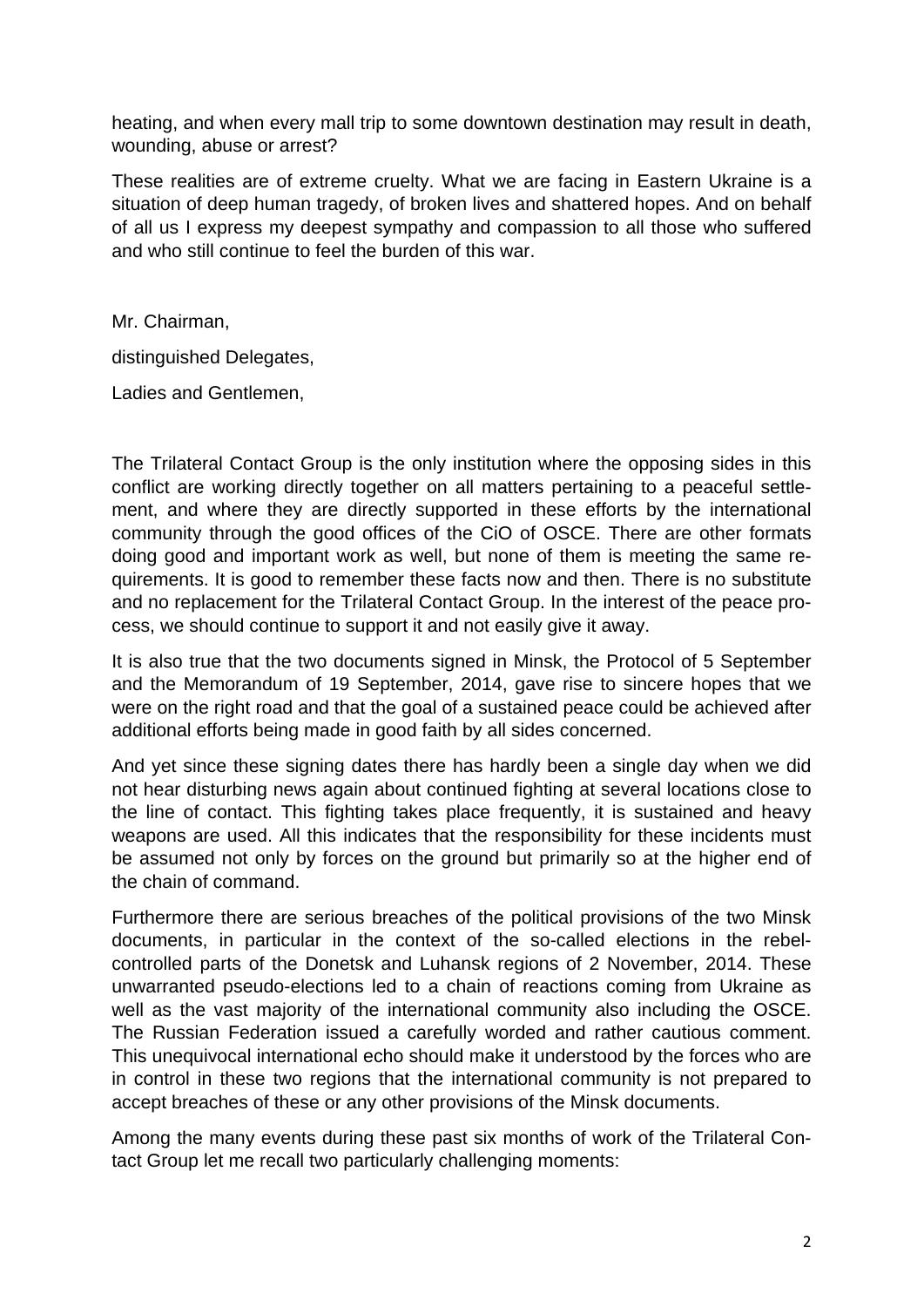With particular dismay and deep emotions we heard about the downing of Malaysian airliner MH 17 on 17 July, 2014, costing the lives of almost 300 passengers - men, women, children - , most of them coming from countries represented in this Council. Let me again express my heartfelt compassion over this tragic event which we shall never forget. Right after this sad event, the Trilateral Contact Group was able to provide first communication channels to the rebels, allowing for the initial access to the crash site by helpers, experts and investigators. There is still a need for sad and serious work to be done there, and we hope that those who are in control over the area will do their utmost to facilitate access, security and support. In this context, I would also like to mention with much appreciation the invaluable work done by SMM in order to carry out all necessary work at the site of the terrible crash.

The other event I would like to recall is one of the Contact Group´s noteworthy successes of special relevance to the OSCE and their SMM. This was the release at the end of June of eight OSCE monitors, held by the rebels in detention for several weeks, following two direct meetings with the rebels on 23 and 27 June.

Mr. Chairman,

Even as we have to denounce very serious incidents such as the downing of Malaysian airliner MH 17 and also the numerous violations of the two Minsk documents, we can also say that the work of the Trilateral Contact Group has brought us positive results, too. Yes, progress has been made and it is even substantial. There is no more fighting so far except for a limited number of locations, and it is also true that no new major military operations on a larger scale have taken place since the signing of the two Minsk documents. We were also able to note with satisfaction the release of hundreds of hostages and other illegally detained persons. This is another positive development which must be continued. There are others which we hope will materialize in the foreseeable future, for example in the humanitarian field.

The most important success is, however, the signing of the two Minsk documents of 5 and 19 September, 2014. Whatever its shortcomings may be and wherever they may need to be supplemented, the two documents are the door on the road to peace in Eastern Ukraine, and they will continue to be so - and they will be the reference points for any new agreements in whatever situation that may still develop in the future.

Before this background, I am unable to accept any remarks that the cease-fire arrangement of Minsk has fallen apart. Yes, it has been broken many times, but it is still the only agreement in place which has any restraining power on the use of force, and it is also the obvious starting platform for any further steps which may be taken, as we wish it should be done, for the strengthening and broadening of the peace process.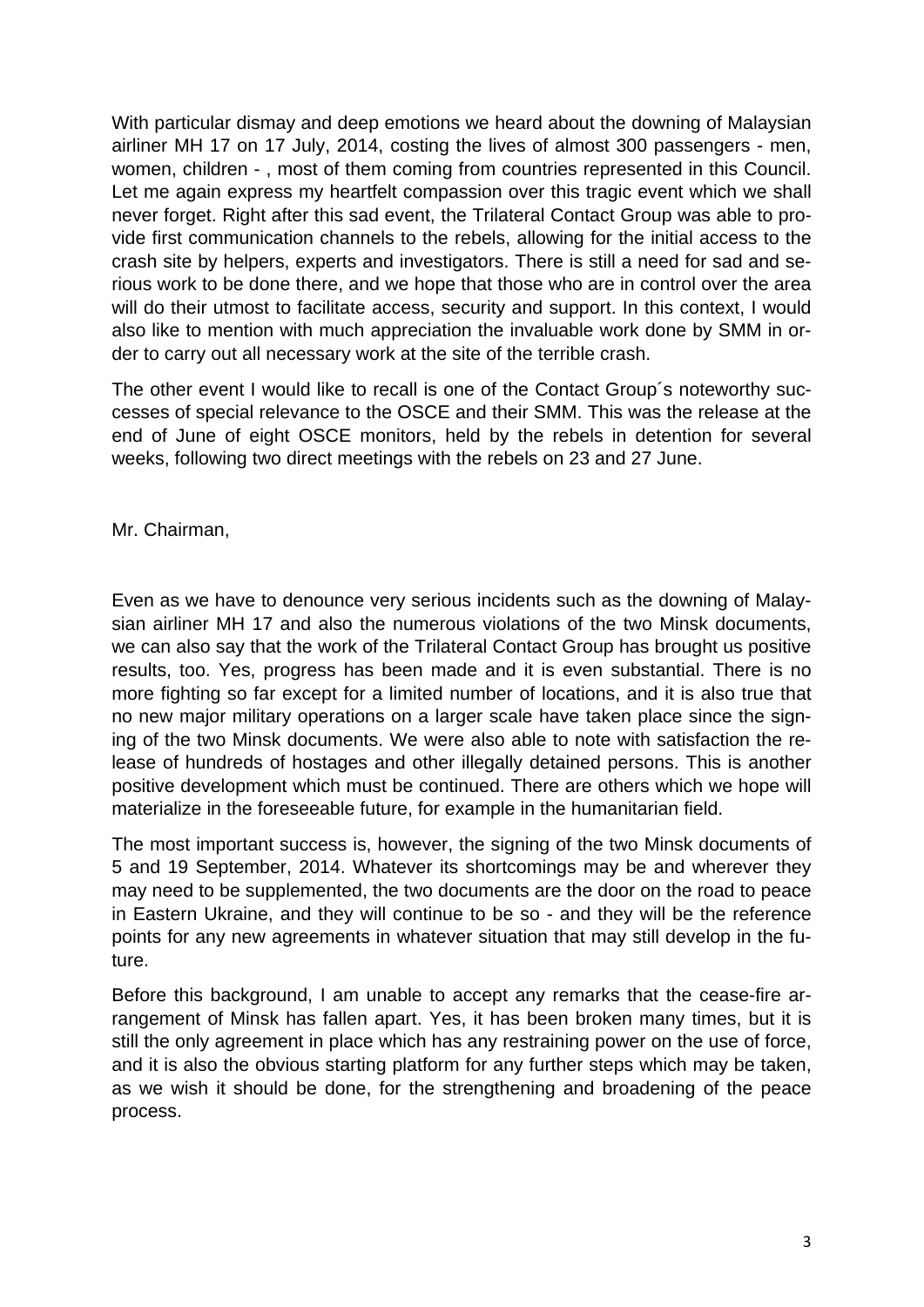Mr. Chairman, distinguished Delegates, Ladies and Gentlemen

As you probably know, the Trilateral Contact Group is a non-stop working body, comprised of senior representatives of Ukraine, the Russian Federation and of the Special Representative of the OSCE Chairperson-in-Office. Its origins are a verbal agreement between the Heads of State and Government of Russia, Ukraine, Germany and France meeting in June this year in Normandy, France, in the margins of the commemoration of the allied landing operation in1944. In addition to its more or less regular meetings, the Group rather frequently convenes at very short notice whenever such a request is made by any of its members. These meetings are normally not known to the general public and it may be for this reason that sometimes questions are being asked what might be the Group´s schedule; I can assure you, however, that it is a very busy schedule. The Group´s agenda covers issues raised related to the conflict in eastern Ukraine as may be agreed upon. There are no documents regulating the work of the Trilateral Contact Group. All decisions, recommendations, agreements, press releases etc. of the Group are adopted by consensus on a fair-procedure basis. In practice one of the biggest advantages of the Group is its extreme flexibility in organizing its work and setting its agenda.

The Group commenced its work on 8 June, and since 23 June it has also conducted a number of consultations with the rebels. For discussions on operational issues a number of video-conferences with the rebels were held, with assistance of the OSCE SMM. There were also several face-to-face meetings both in Donetsk and in Minsk which led to the signing of the two Minsk documents.

The Contact Group discussed the need for a cessation of hostilities on many occasion since the very beginning of its work, calling for an unconditional and sustained cease-fire. On 20 July, Ukrainian President Poroshenko announced his peace plan which continues to be the basis for a settlement of the crisis in Eastern Ukraine. President Poroshenko then also agreed to suspend the Government`s so-called antiterrorist operation declaring a week-long unilateral cease-fire, extended later for additional 3 days, i.e. until 30 July, but after that date expiring because the corresponding action from the rebel´s side was considered as inadequate by the Ukrainian side.

The issue of control of the Ukrainian-Russian border was also among the topics most frequently discussed in the Contact Group. The Ukrainian representatives frequently express their concerns about the illegal crossing of the border by militants and by military supplies for the rebels as well as by regular troops with their weaponry and other equipment. It became increasingly clear that there can be no real stabilization of the cease-fire as long as the Ukrainian-Russian border is not efficiently monitored.

There were other important developments on the ground. Soon after the adoption of the Minsk documents September, a delegation from the Russian General Staff num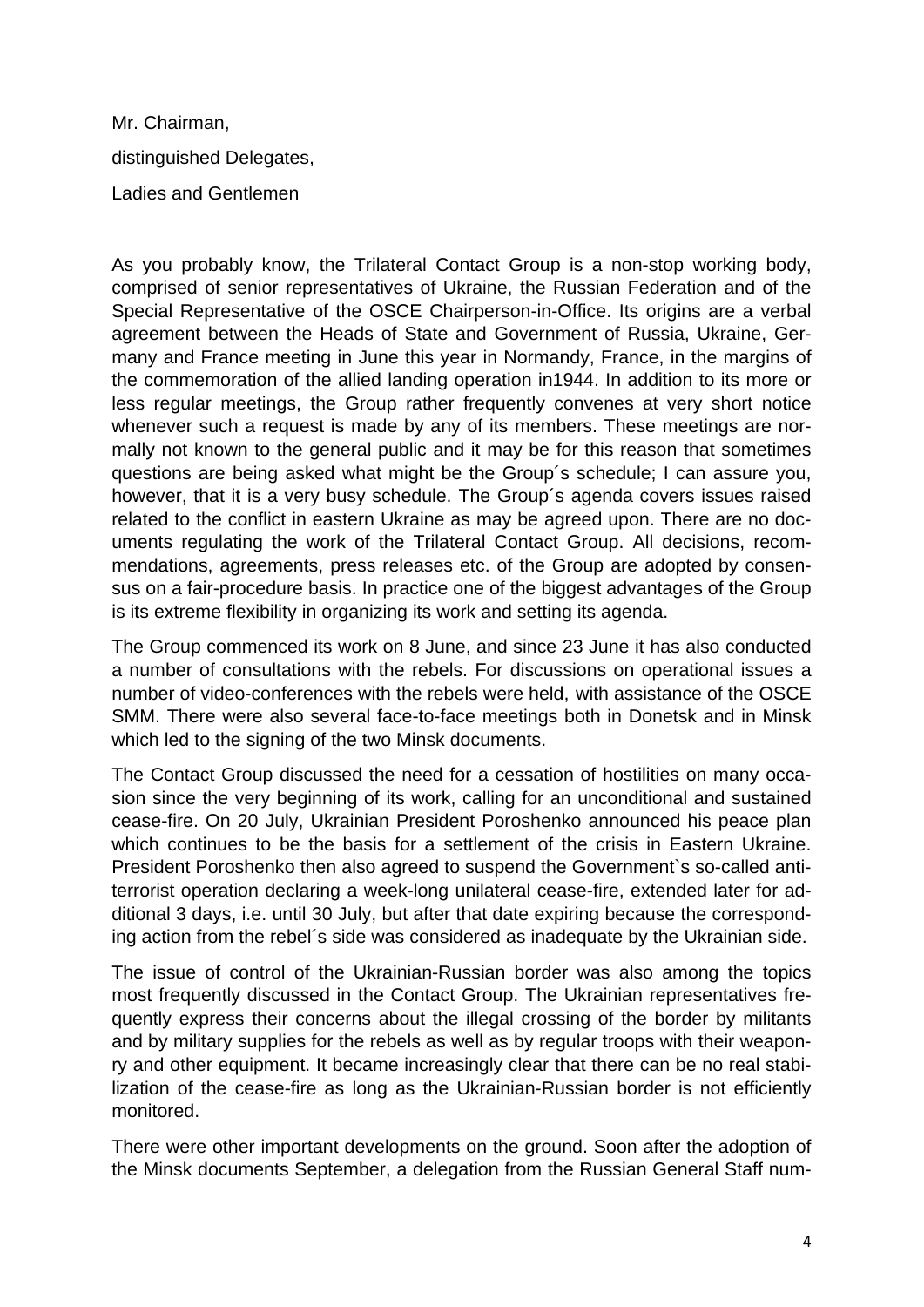bering almost 80 officers arrived in the conflict zone. They came upon the invitation of the Ukrainian General Staff. Following their arrival a Joint Center for Control and Coordination (JCCC ) for issues related to the implementation of the cease-fire agreements was established. The JCCC may become an institution making an important contribution to the stabilization of the cease-fire and thus to the strengthening of the peace-process. Yet it is true that a number of questions still need to be answered, in particular JCCC´s working mechanism and the relationship between JCCC and OSCE/SMM.

In mid-September, the Ukrainian Parliament adopted a law on a special status of certain parts of Donetsk and Lugansk provinces, meaning the areas controlled by the rebels. The coming into force of this special status law is one of the important political provisions of the Minsk protocol. The law applies to local elections in the area which shall be held on 7 December, 2014, in keeping with the Ukrainian legislation. Instead, the pseudo-election organized by the rebel forces on 2 November, 2014, led to the already mentioned negative reactions by the Ukrainian government and the international community. In view of these illegal acts by the self-proclaimed entities of Donetsk and Lugansk, the Ukrainian President declared his intention to abolish the Law on Special Status. At the same time, the Ukrainian authorities stated that they would consider a new law on the same subject if the situation in the conflict zone in the future should warrant such a move.

Mr. Chairman,

distinguished Delegates,

Ladies and Gentlemen,

We continue to believe that the conflict in Ukraine cannot be solved by military means. Therefore, there is no alternative to a peaceful dialogue and finally a peaceful settlement. The Minsk agreements remain the indispensable basis for all present and future peace efforts. Consequently, they should be faithfully respected and fully implemented.

The respect of the two Minsk documents by all sides therefore comes on top of the list of my expectations and my requests for the continuation of the work by the Trilateral Contact Group. This includes efforts made in good faith by those who are able to do so in order to exert all necessary influence on those elements, but who so far were unwilling to comply with the Minsk documents. This is especially important in terms of the strict observance of the cease-fire provisions.

Looking at our future work I cannot emphasize strongly enough that a political dialogue must be instituted. It should be an inclusive political dialogue and not a privileged one. If the time has come as I hope it will, the dialogue may consist not only of discussions at official levels, but it may also include round table discussion with a broader spectrum of participants who are credible representatives of the regions involved.